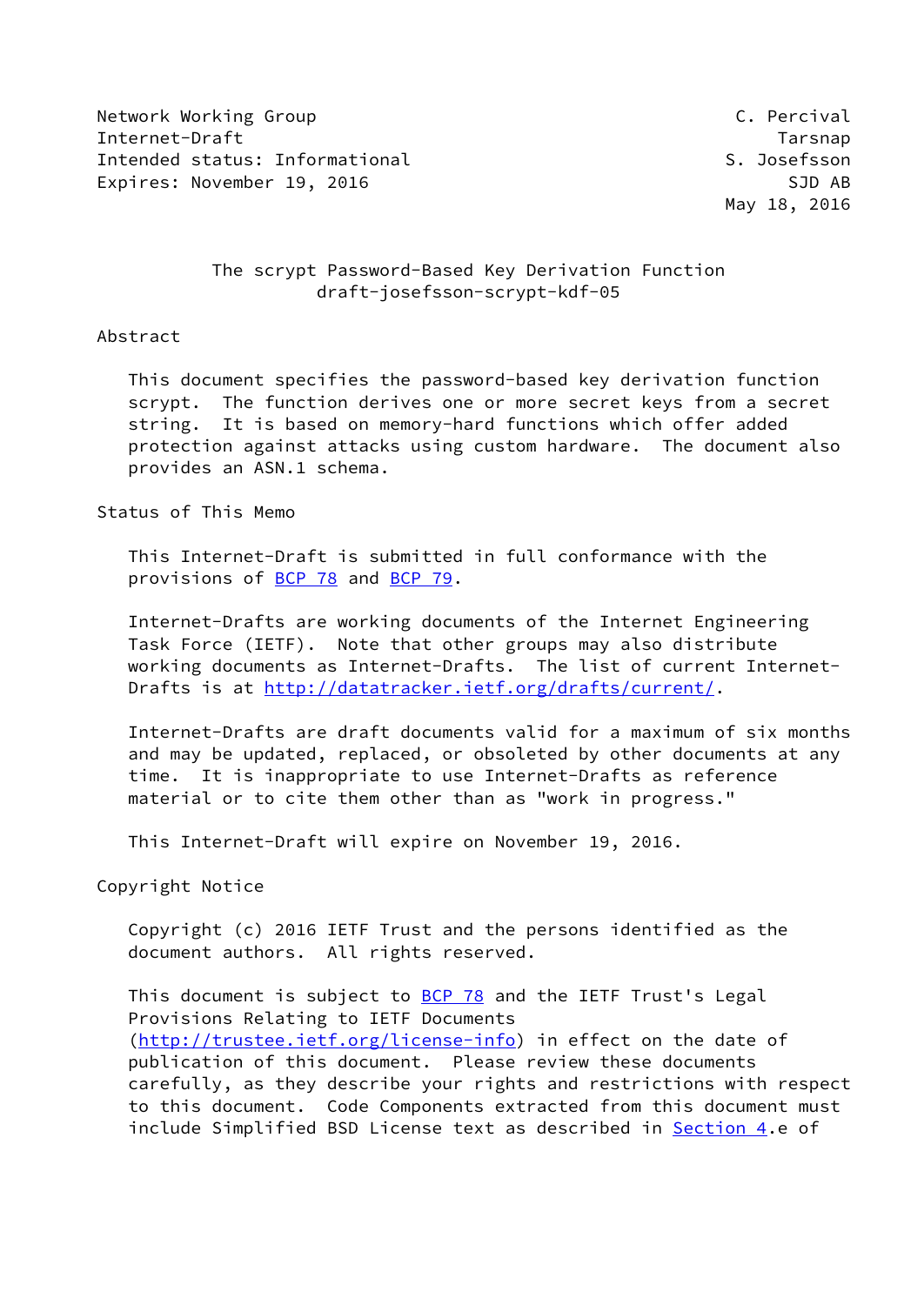```
Internet-Draft scrypt scrypt May 2016
```
 the Trust Legal Provisions and are provided without warranty as described in the Simplified BSD License.

Table of Contents

|                  |                                                 | $\overline{2}$ |
|------------------|-------------------------------------------------|----------------|
| 2.               |                                                 | $\overline{3}$ |
| 3.               | The Salsa20/8 Core Function                     | $\overline{4}$ |
| $\overline{4}$ . | The scryptBlockMix Algorithm                    | $\overline{4}$ |
| 5.               |                                                 | $\overline{5}$ |
| 6.               |                                                 | 6              |
| 7.               |                                                 | $\overline{1}$ |
|                  |                                                 | 8              |
| 8.               | Test Vectors for Salsa20/8 Core                 | $\overline{9}$ |
| 9.               | Test Vectors for scryptBlockMix                 | 9              |
|                  | 10. Test Vectors for scryptROMix                | 10             |
|                  | $11.$ Test Vectors for PBKDF2 with HMAC-SHA-256 | 11             |
|                  |                                                 | 11             |
|                  |                                                 | 12             |
|                  |                                                 | 13             |
|                  |                                                 | 13             |
|                  |                                                 | 13             |
|                  |                                                 | 13             |
|                  |                                                 | 14             |
|                  | Normative References<br>18.1.                   | 14             |
|                  | Informative References<br>18.2.                 | 14             |
|                  |                                                 | 15             |
|                  |                                                 |                |

# <span id="page-1-0"></span>[1](#page-1-0). Introduction

 Password-based key derivation functions are used in cryptography and security protocols for deriving one or more secret keys from a secret value. Over the years, several password-based key derivation functions have been used, including the original DES-based UNIX Crypt-function, FreeBSD MD5 crypt, PKCS#5 PBKDF2 [\[RFC2898](https://datatracker.ietf.org/doc/pdf/rfc2898)] (typically used with SHA-1), GNU SHA-256/512 crypt [\[SHA2CRYPT](#page-16-0)], Windows NT LAN Manager (NTLM) [\[NTLM](#page-16-1)] hash, and the Blowfish-based bcrypt [[BCRYPT](#page-16-2)]. These algorithms are all based on a cryptographic primitive combined with salting and/or iteration. The iteration count is used to slow down the computation, and the salt is used to make pre-computation costlier.

All password-based key derivation functions mentioned above share the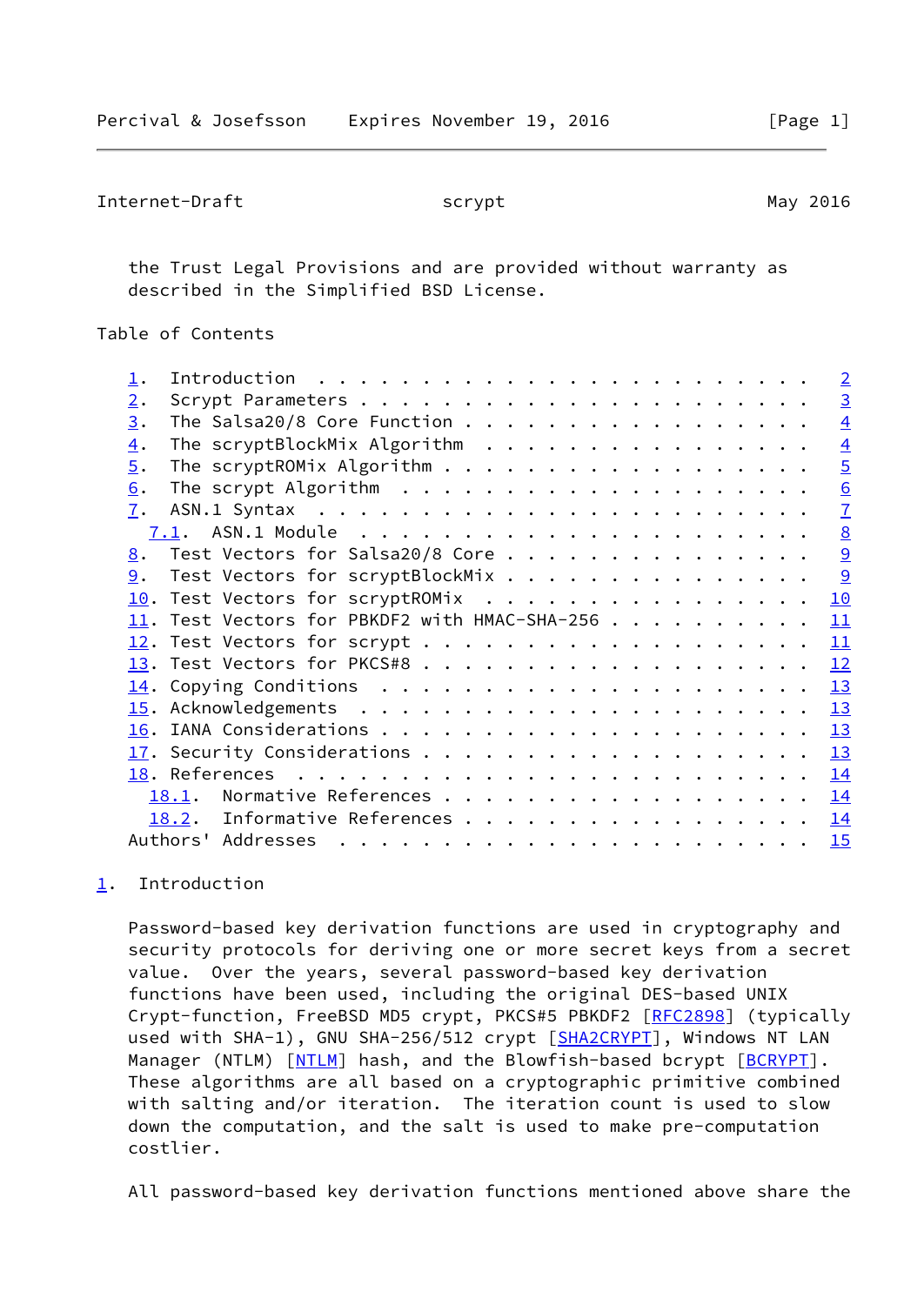same weakness against powerful attackers. Providing that the number of iterations used is increased as computer systems get faster, this allows legitimate users to spend a constant amount of time on key derivation without losing ground to an attackers' ever-increasing computing power - as long as attackers are limited to the same

Percival & Josefsson Expires November 19, 2016 [Page 2]

<span id="page-2-1"></span>Internet-Draft scrypt scrypt May 2016

 software implementations as legitimate users. While parallelized hardware implementations may not change the number of operations performed compared to software implementations, this does not prevent them from dramatically changing the asymptotic cost, since in many contexts - including the embarrassingly parallel task of performing a brute-force search for a passphrase - dollar-seconds are the most appropriate units for measuring the cost of a computation. As semiconductor technology develops, circuits do not merely become faster; they also become smaller, allowing for a larger amount of parallelism at the same cost.

 Consequently, existing key derivation algorithms, even when the iteration count is increased so that the time taken to verify a password remains constant, the cost of finding a password by using a brute force attack implemented in hardware drops each year.

 The scrypt function aims to reduce the advantage which attackers can gain by using custom-designed parallel circuits for breaking password-based key derivation functions.

 This document do not introduce scrypt for the first time. The original scrypt paper [[SCRYPT](#page-16-3)] was published as a peer-reviewed scientific paper, and contains further background and discussions.

 The purpose of this document is to serve as a stable reference for IETF documents making use of scrypt. The rest of this document is divided into sections that each describe parameter choices and algorithm steps needed for the final "scrypt" algorithm.

### <span id="page-2-0"></span>[2](#page-2-0). Scrypt Parameters

 The scrypt function takes several parameters. The passphrase P is typically a human-chosen password. The salt is normally uniquely and randomly generated [[RFC4086\]](https://datatracker.ietf.org/doc/pdf/rfc4086). The parameter r ("blockSize") specify the block size. The CPU/Memory cost parameter N ("costParameter") must be larger than 1, a power of 2 and less than  $2^{\wedge}(128 \times r / 8)$ .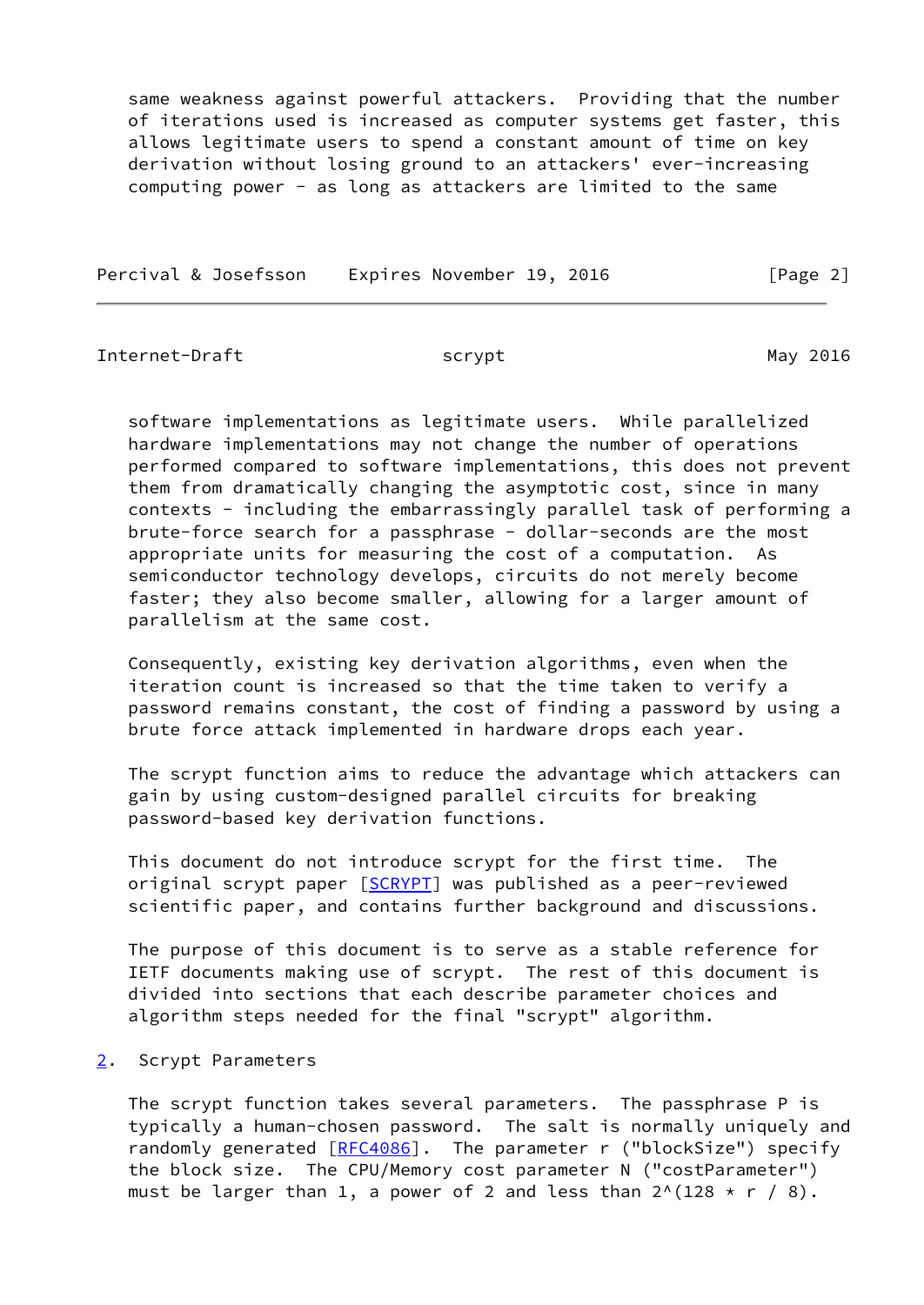The parallelization parameter p ("parallelizationParameter"), a positive integer less than or equal to  $((2^x32-1) * 32) / (128 * r)$ . The intended output length dkLen in octets of the derived key ("keyLength"); a positive integer less than or equal to  $(2^x - 1) *$ 32.

 Users of scrypt can tune the parameters N, r, and p according to the amount of memory and computing power available, the latency-bandwidth product of the memory subsystem, and the amount of parallelism desired. At the current time, taking r=8 and p=1 appears to yield good results, but as memory latency and CPU parallelism increase it is likely that the optimum values for both r and p will increase.

Percival & Josefsson Expires November 19, 2016 [Page 3]

<span id="page-3-1"></span>Internet-Draft scrypt scrypt May 2016

 Note also that since the computations of SMix are independent, a large value of p can be used to increase the computational cost of scrypt without increasing the memory usage; so we can expect scrypt to remain useful even if the growth rates of CPU power and memory capacity diverge.

<span id="page-3-0"></span>[3](#page-3-0). The Salsa20/8 Core Function

 Salsa20/8 Core is a round-reduced variant of the Salsa20 Core. It is a hash function from 64-octet strings to 64-octet strings. Note that Salsa20/8 Core is not a cryptographic hash function since it is not collision-resistant. See section 8 of [\[SALSA20SPEC](#page-15-4)] for its specification, and [[SALSA20CORE\]](#page-16-4) for more information. The algorithm description, in C language, is included below as a stable reference, without endianness conversion and alignment.

```
#define R(a,b) (((a) \iff (b)) | ((a) \Rightarrow (32 - (b)))) void salsa20_word_specification(uint32 out[16],uint32 in[16])
 {
   int i;
   uint32 x[16];
  for (i = 0; i < 16; ++i) x[i] = in[i];for (i = 8; i > 0; i = 2) {
    x[ 4] ^= R(x[ 0]+x[12], 7); x[ 8] ^= R(x[ 4]+x[ 0], 9);
    x[12] ^= R(x[ 8]+x[ 4],13); x[ 0] ^= R(x[12]+x[ 8],18);
    x[ 9] ^= R(x[ 5]+x[ 1], 7); x[13] ^= R(x[ 9]+x[ 5], 9);
    x[ 1] ^= R(x[13]+x[ 9],13); x[ 5] ^= R(x[ 1]+x[13],18);
    x[14] ^= R(x[10]+x[6], 7); x[2] ^= R(x[14]+x[10], 9);
    x[ 6] ^= R(x[ 2]+x[14],13); x[10] ^= R(x[ 6]+x[ 2],18);
```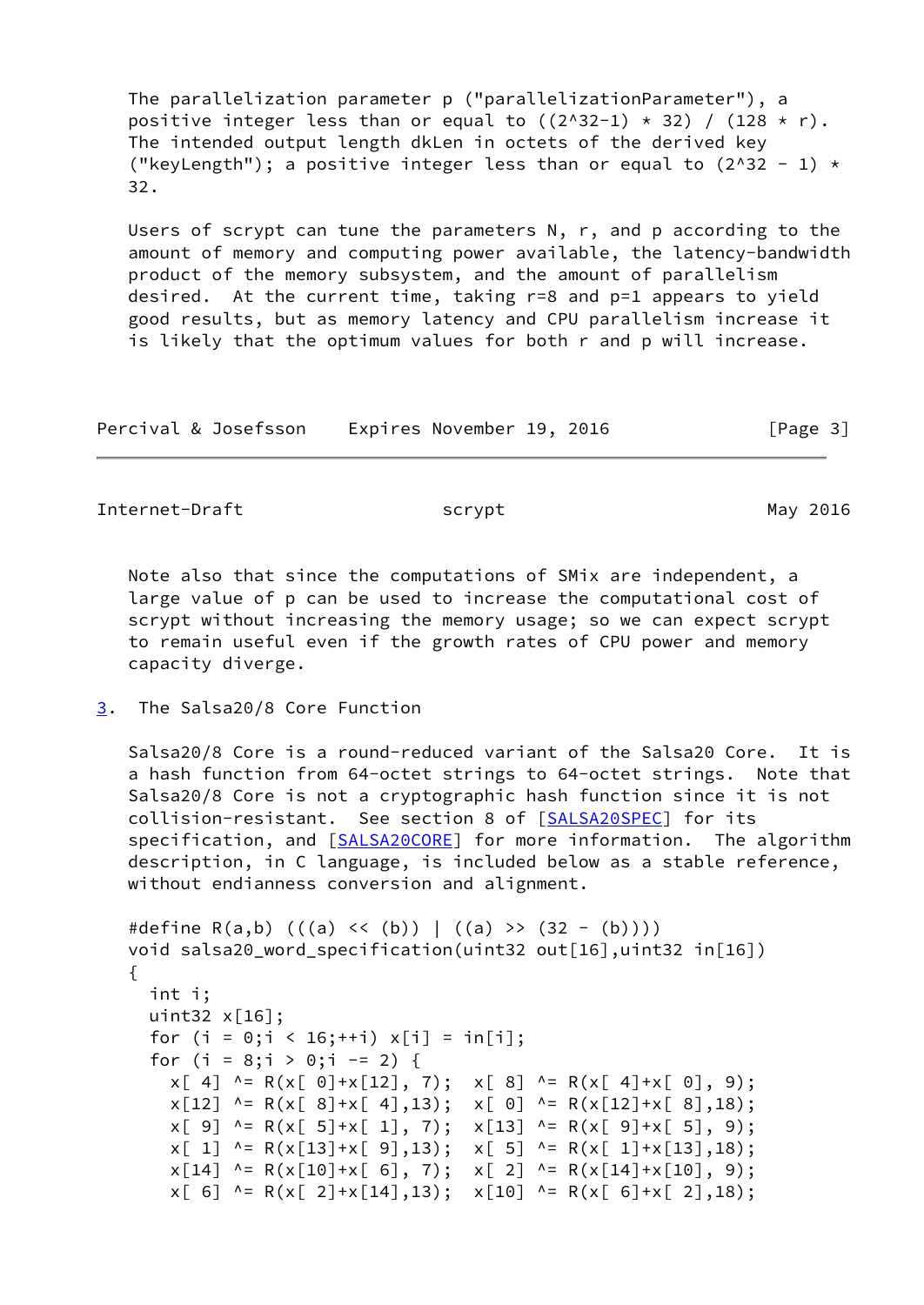$x[ 3]$  ^= R( $x[15]+x[11]$ , 7);  $x[ 7]$  ^= R( $x[ 3]+x[15]$ , 9);  $x[11]$  ^= R(x[ 7]+x[ 3],13);  $x[15]$  ^= R(x[11]+x[ 7],18);  $x[ 1]$  ^= R(x[ 0]+x[ 3], 7);  $x[ 2]$  ^= R(x[ 1]+x[ 0], 9);  $x[ 3]$  ^= R(x[ 2]+x[ 1],13);  $x[ 0]$  ^= R(x[ 3]+x[ 2],18);  $x[ 6]$  ^= R(x[ 5]+x[ 4], 7);  $x[ 7]$  ^= R(x[ 6]+x[ 5], 9);  $x[ 4]$  ^= R(x[ 7]+x[ 6],13);  $x[ 5]$  ^= R(x[ 4]+x[ 7],18);  $x[11]$  ^= R( $x[10]+x[9]$ , 7);  $x[8]$  ^= R( $x[11]+x[10]$ , 9);  $x[ 9]$  ^= R(x[ 8]+x[11],13);  $x[10]$  ^= R(x[ 9]+x[ 8],18);  $x[12]$  ^= R( $x[15]+x[14]$ , 7);  $x[13]$  ^= R( $x[12]+x[15]$ , 9);  $x[14]$  ^= R( $x[13]+x[12]$ ,13);  $x[15]$  ^= R( $x[14]+x[13]$ ,18); } for  $(i = 0; i < 16; ++i)$  out[i] =  $x[i] + in[i];$ }

<span id="page-4-0"></span>[4](#page-4-0). The scryptBlockMix Algorithm

 The scryptBlockMix algorithm is the same as the BlockMix algorithm described in [\[SCRYPT](#page-16-3)] but with Salsa20/8 Core used as the hash

<span id="page-4-1"></span>

|                | Percival & Josefsson Expires November 19, 2016 |                       |                                                                                     |                                                                                                | [Page $4$ ] |
|----------------|------------------------------------------------|-----------------------|-------------------------------------------------------------------------------------|------------------------------------------------------------------------------------------------|-------------|
| Internet-Draft |                                                |                       | scrypt                                                                              |                                                                                                | May 2016    |
|                | function applied to the octet vector T.        |                       |                                                                                     | function H. Below, Salsa(T) corresponds to the Salsa20/8 Core                                  |             |
|                | Algorithm scryptBlockMix                       |                       |                                                                                     |                                                                                                |             |
| Parameters:    | r                                              | Block size parameter. |                                                                                     |                                                                                                |             |
| Input:         |                                                |                       | $B[0]$    $B[1]$        $B[2 \times r - 1]$<br>treated as $2 * r 64$ -octet blocks, | Input octet string (of size 128 $*$ r octets),<br>where each element in B is a 64-octet block. |             |
| Output:        |                                                | Output octet string.  | B'[0]    B'[1]        B'[2 * r - 1]                                                 |                                                                                                |             |
| Steps:         |                                                |                       |                                                                                     |                                                                                                |             |
|                | 1. $X = B[2 \times r - 1]$                     |                       |                                                                                     |                                                                                                |             |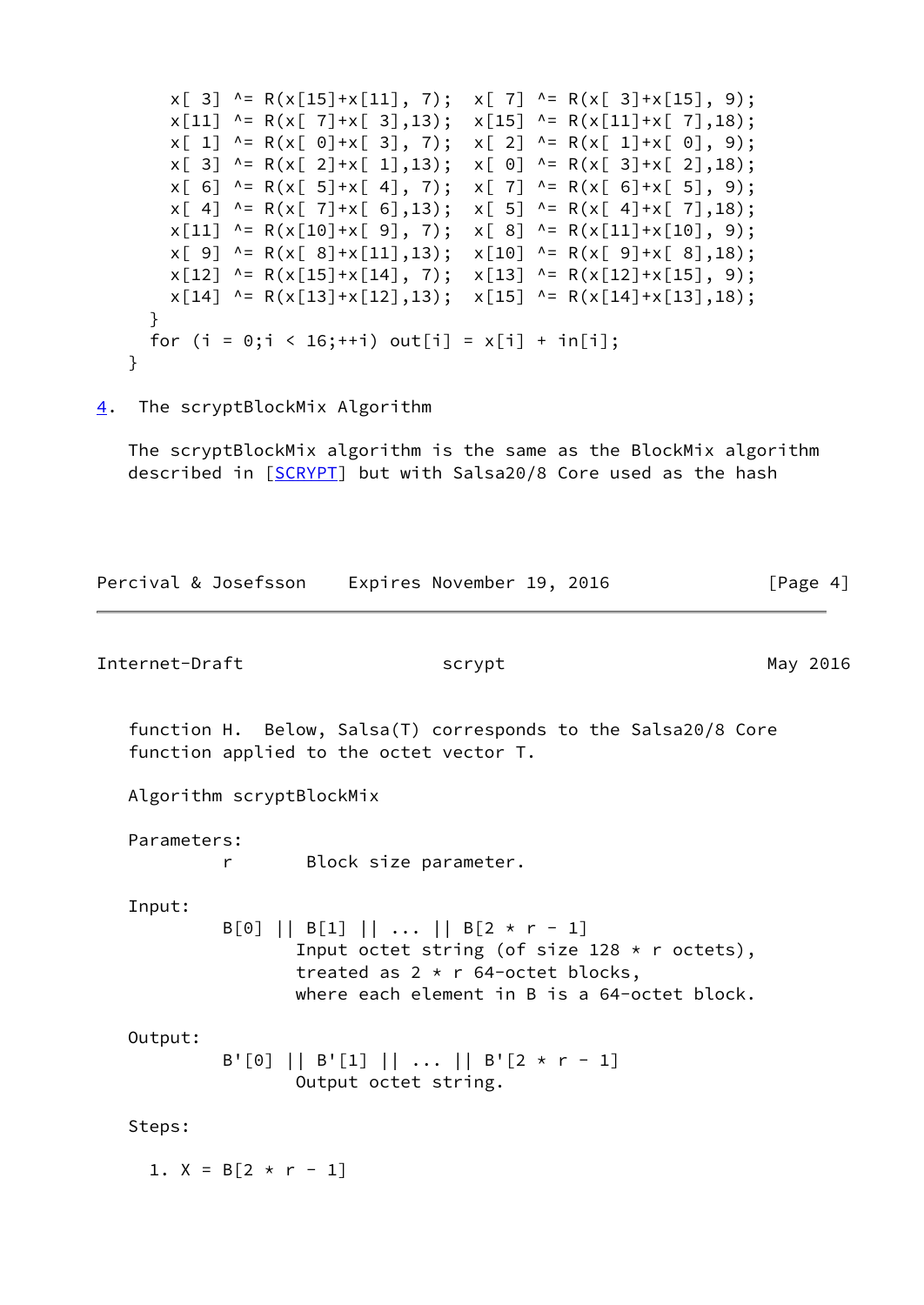```
2. for i = 0 to 2 * r - 1 do
    T = X xor B[i]X = Salsa(T)Y[i] = X end for
3. B' = (Y[0], Y[2], ..., Y[2 * r - 2],Y[1], Y[3], ..., Y[2 * r - 1])
```
<span id="page-5-0"></span>[5](#page-5-0). The scryptROMix Algorithm

 The scryptROMix algorithm is the same as the ROMix algorithm described in [\[SCRYPT](#page-16-3)] but with scryptBlockMix used as the hash function H and the Integerify function explained inline.

<span id="page-5-1"></span>

| Percival & Josefsson  |             | Expires November 19, 2016                                                                                                                                                                   | [Page 5] |
|-----------------------|-------------|---------------------------------------------------------------------------------------------------------------------------------------------------------------------------------------------|----------|
| Internet-Draft        |             | scrypt                                                                                                                                                                                      | May 2016 |
| Algorithm scryptROMix |             |                                                                                                                                                                                             |          |
| Input:                | r<br>B<br>N | Block size parameter.<br>Input octet vector of length $128 \times r$ octets.<br>CPU/Memory cost parameter, must be larger than 1,<br>a power of 2 and less than $2^{\wedge}(128 * r / 8)$ . |          |
| Output:               | B'          | Output octet vector of length $128 \times r$ octets.                                                                                                                                        |          |
| Steps:                |             |                                                                                                                                                                                             |          |
| 1. $X = B$            |             |                                                                                                                                                                                             |          |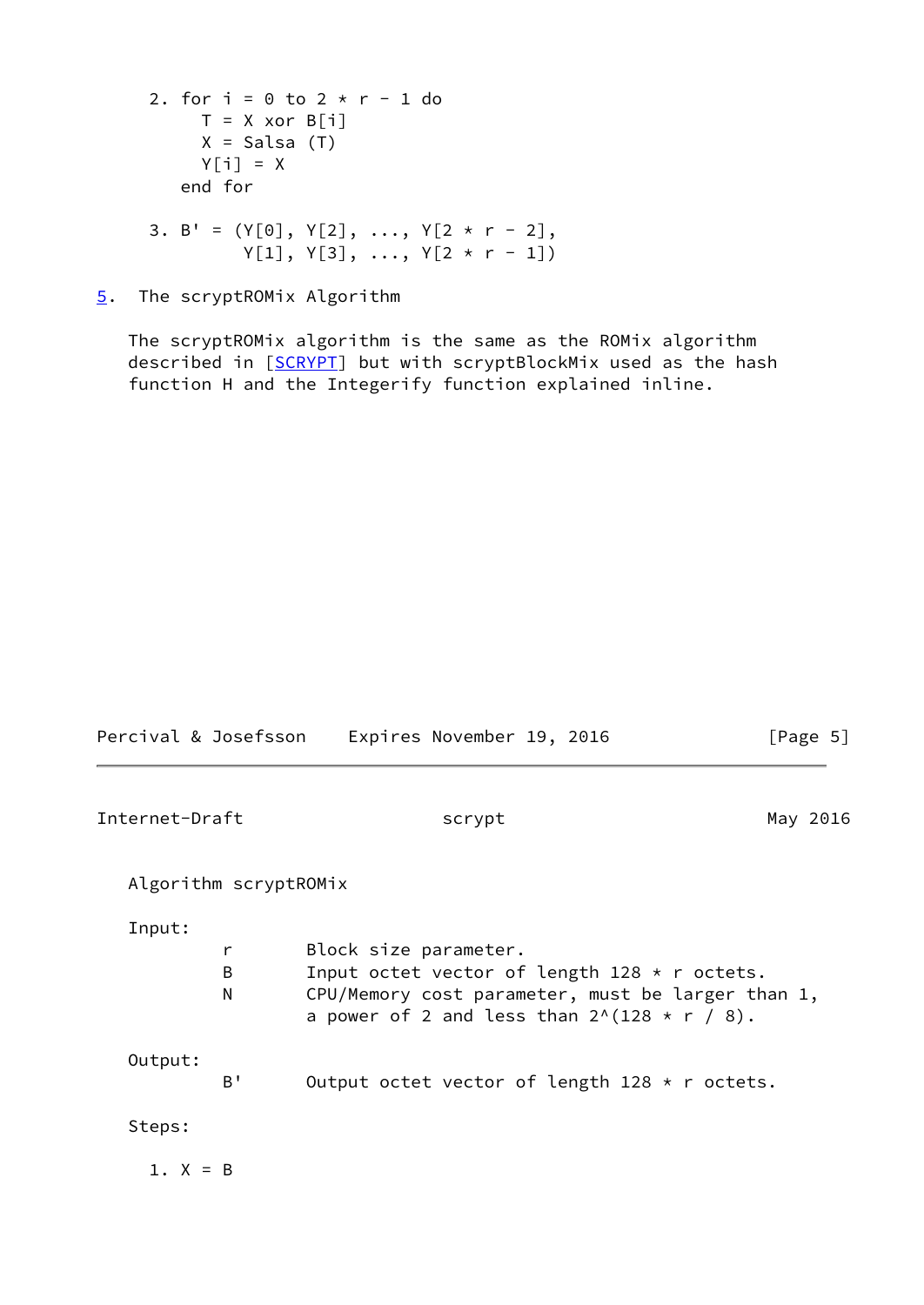```
2. for i = 0 to N - 1 do
     V[i] = X X = scryptBlockMix (X)
    end for
3. for i = 0 to N - 1 do
     i = Integerify (X) mod Nwhere Integerify (B[0] \ldots B[2 \times r - 1]) is defined
            as the result of interpreting B[2 \times r - 1] as a
             little-endian integer.
     T = X xor V[j] X = scryptBlockMix (T)
    end for
4. B' = X
```
<span id="page-6-0"></span>[6](#page-6-0). The scrypt Algorithm

 The PBKDF2-HMAC-SHA-256 function used below denote the PBKDF2 algorithm [[RFC2898](https://datatracker.ietf.org/doc/pdf/rfc2898)] used with HMAC-SHA-256 [[RFC6234\]](https://datatracker.ietf.org/doc/pdf/rfc6234) as the PRF. The HMAC-SHA-256 function generates 32 octet outputs.

<span id="page-6-1"></span>

| Percival & Josefsson | Expires November 19, 2016                                   | [Page 6] |  |
|----------------------|-------------------------------------------------------------|----------|--|
| Internet-Draft       | scrypt                                                      | May 2016 |  |
| Algorithm scrypt     |                                                             |          |  |
| Input:               |                                                             |          |  |
| P                    | Passphrase, an octet string.                                |          |  |
| S                    | Salt, an octet string.                                      |          |  |
| N                    | CPU/Memory cost parameter, must be larger than 1,           |          |  |
|                      | a power of 2 and less than $2^{\wedge}(128 \times r / 8)$ . |          |  |
| r                    | Block size parameter.                                       |          |  |
|                      |                                                             |          |  |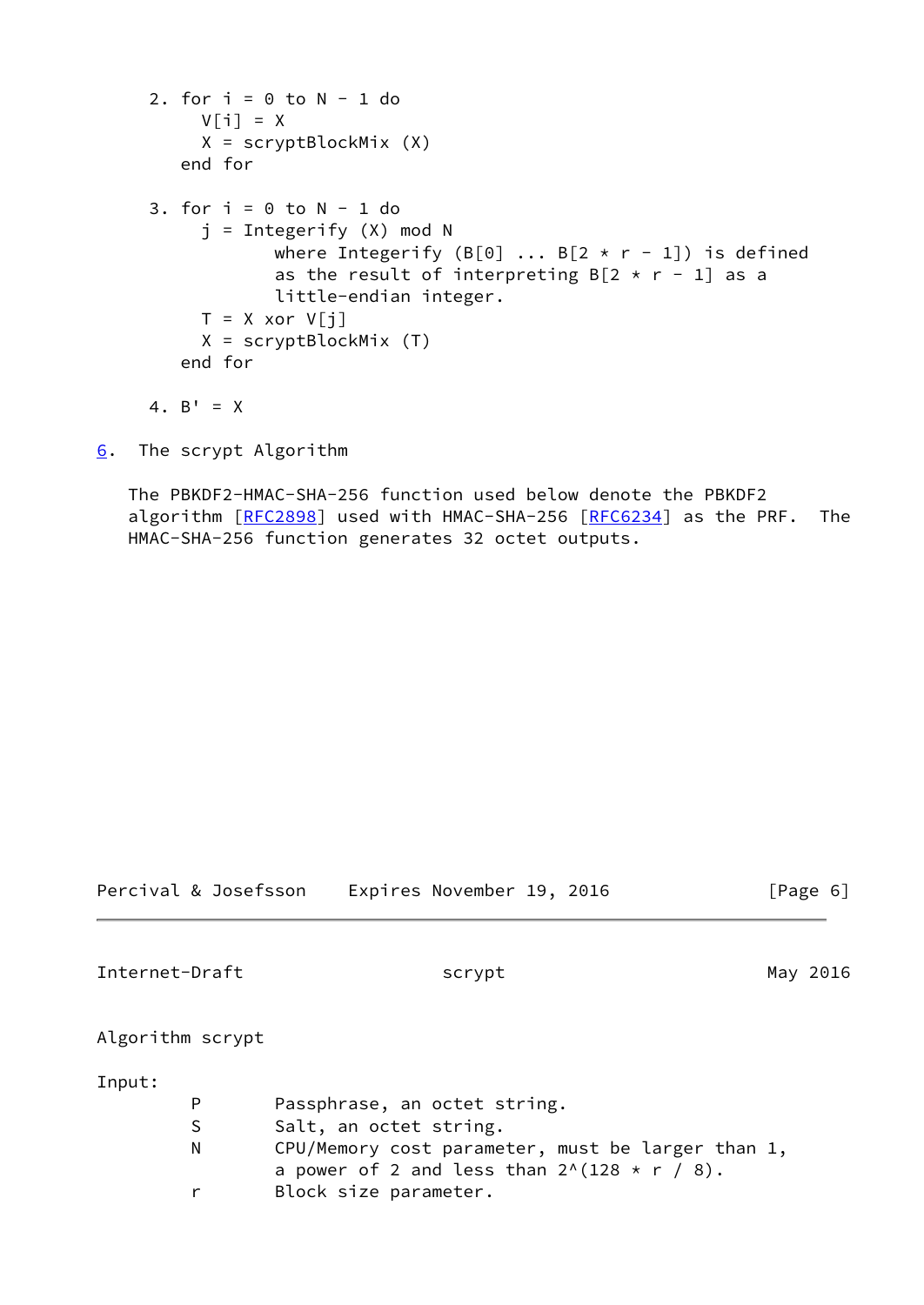p Parallelization parameter, a positive integer less than or equal to  $((2^x32-1) * hLen)$  / MFLen where hLen is 32 and MFlen is  $128 \times r$ . dkLen Intended output length in octets of the derived key; a positive integer less than or equal to  $(2^{\wedge}32 - 1)$  \* hLen where hLen is 32.

### Output:

DK Derived key, of length dkLen octets.

Steps:

- 1. Initialize an array B consisting of p blocks of 128  $*$  r octets each: B[0] || B[1] || ... || B[p - 1] = PBKDF2-HMAC-SHA256 (P, S, 1, p \* 128 \* r)
- 2. for  $i = 0$  to  $p 1$  do  $B[i] = scryptROMix (r, B[i], N)$ end for
- 3. DK = PBKDF2-HMAC-SHA256 (P, B[0] || B[1] || ... || B[p 1], 1, dkLen)

### <span id="page-7-0"></span>[7](#page-7-0). ASN.1 Syntax

 This section defines ASN.1 syntax for the scrypt key derivation function. This is intended to operate on the same abstraction level as PKCS#5's PBKDF2. The OID id-scrypt below can be used where id- PBKDF2 is used, with scrypt-params corresponding to PBKDF2-params. The intended application of these definitions includes PKCS #8 and other syntax for key management.

 The object identifier id-scrypt identifies the scrypt key derivation function.

id-scrypt OBJECT IDENTIFIER ::= {1 3 6 1 4 1 11591 4 11}

 The parameters field associated with this OID in an AlgorithmIdentifier shall have type scrypt-params:

| Percival & Josefsson | Expires November 19, 2016 | [Page 7] |
|----------------------|---------------------------|----------|
|----------------------|---------------------------|----------|

<span id="page-7-1"></span>Internet-Draft scrypt scrypt May 2016

scrypt-params ::= SEQUENCE {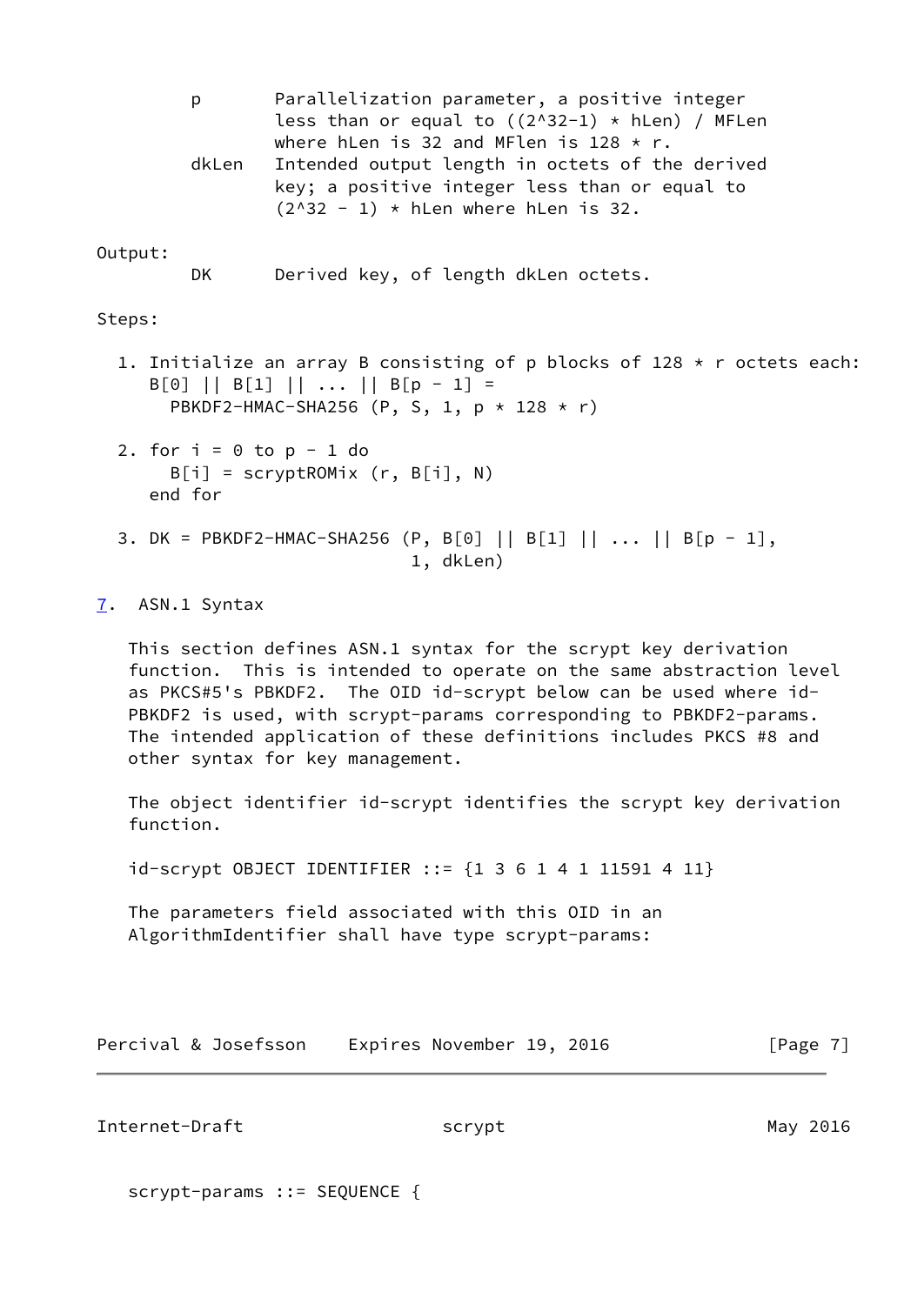salt OCTET STRING, costParameter INTEGER (1..MAX), blockSize INTEGER (1..MAX), parallelizationParameter INTEGER (1..MAX), keyLength INTEGER (1..MAX) OPTIONAL }

The fields of type scrypt-params have the following meanings:

- salt specifies the salt value. It shall be an octet string.
- costParameter specifies the CPU/Memory cost parameter N.
- blockSize specifies the block size parameter r.
- parallelizationParameter specifies the parallelization parameter.

 - keyLength, an optional field, is the length in octets of the derived key. The maximum key length allowed depends on the implementation; it is expected that implementation profiles may further constrain the bounds. This field only provides convenience; the key length is not cryptographically protected.

To be usable in PKCS#8 [\[RFC5208](https://datatracker.ietf.org/doc/pdf/rfc5208)] and Asymmetric Key Packages [\[RFC5958](https://datatracker.ietf.org/doc/pdf/rfc5958)] the following extension of the PBES2-KDFs type is needed.

 PBES2-KDFs ALGORITHM-IDENTIFIER ::= { {scrypt-params IDENTIFIED BY id-scrypt}, ... }

# <span id="page-8-0"></span>[7.1](#page-8-0). ASN.1 Module

 For reference purposes, the ASN.1 syntax is presented as an ASN.1 module here.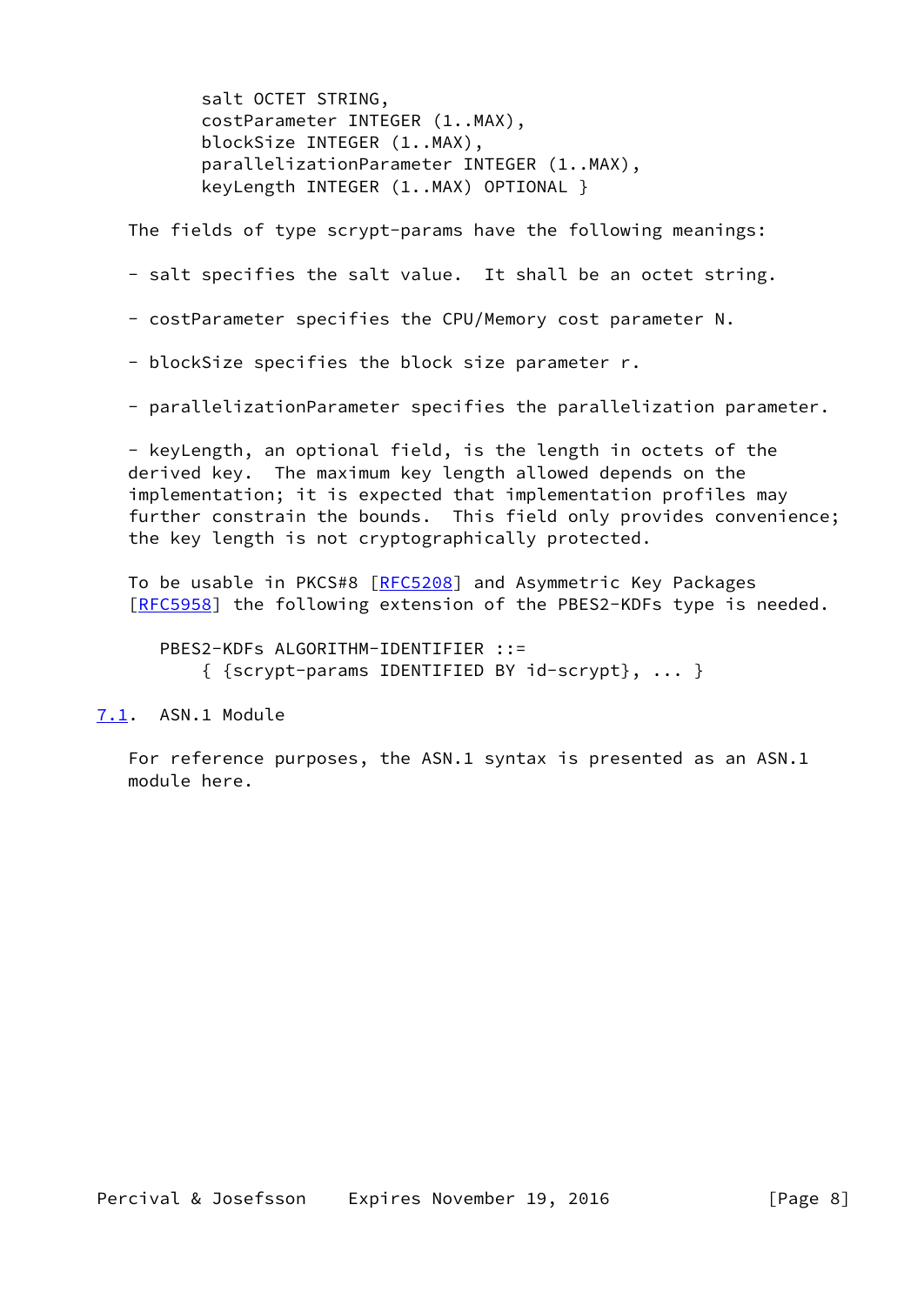```
Internet-Draft scrypt scrypt May 2016
    -- scrypt ASN.1 Module
   scrypt-0 {1 3 6 1 4 1 11591 4 10}
   DEFINITIONS ::= BEGIN
   id-scrypt OBJECT IDENTIFIER ::= {1 3 6 1 4 1 11591 4 11}
    scrypt-params ::= SEQUENCE {
       salt OCTET STRING,
       costParameter INTEGER (1..MAX),
       blockSize INTEGER (1..MAX),
       parallelizationParameter INTEGER (1..MAX),
       keyLength INTEGER (1..MAX) OPTIONAL
    }
   PBES2-KDFs ALGORITHM-IDENTIFIER ::=
          { {scrypt-params IDENTIFIED BY id-scrypt}, ... }
   END
```
<span id="page-9-0"></span>[8](#page-9-0). Test Vectors for Salsa20/8 Core

 Below is a sequence of octets to illustrate input and output values for the Salsa20/8 Core. The octets are hex encoded and whitespace is inserted for readability. The value corresponds to the first input and output pair generated by the first scrypt test vector below.

TNPUT: 7e 87 9a 21 4f 3e c9 86 7c a9 40 e6 41 71 8f 26 ba ee 55 5b 8c 61 c1 b5 0d f8 46 11 6d cd 3b 1d ee 24 f3 19 df 9b 3d 85 14 12 1e 4b 5a c5 aa 32 76 02 1d 29 09 c7 48 29 ed eb c6 8d b8 b8 c2 5e

 OUTPUT: a4 1f 85 9c 66 08 cc 99 3b 81 ca cb 02 0c ef 05 04 4b 21 81 a2 fd 33 7d fd 7b 1c 63 96 68 2f 29 b4 39 31 68 e3 c9 e6 bc fe 6b c5 b7 a0 6d 96 ba e4 24 cc 10 2c 91 74 5c 24 ad 67 3d c7 61 8f 81

<span id="page-9-2"></span>[9](#page-9-2). Test Vectors for scryptBlockMix

 Below is a sequence of octets to illustrate input and output values for scryptBlockMix. The test vector uses an r value of 1. The octets are hex encoded and whitespace is inserted for readability. The value corresponds to the first input and output pair generated by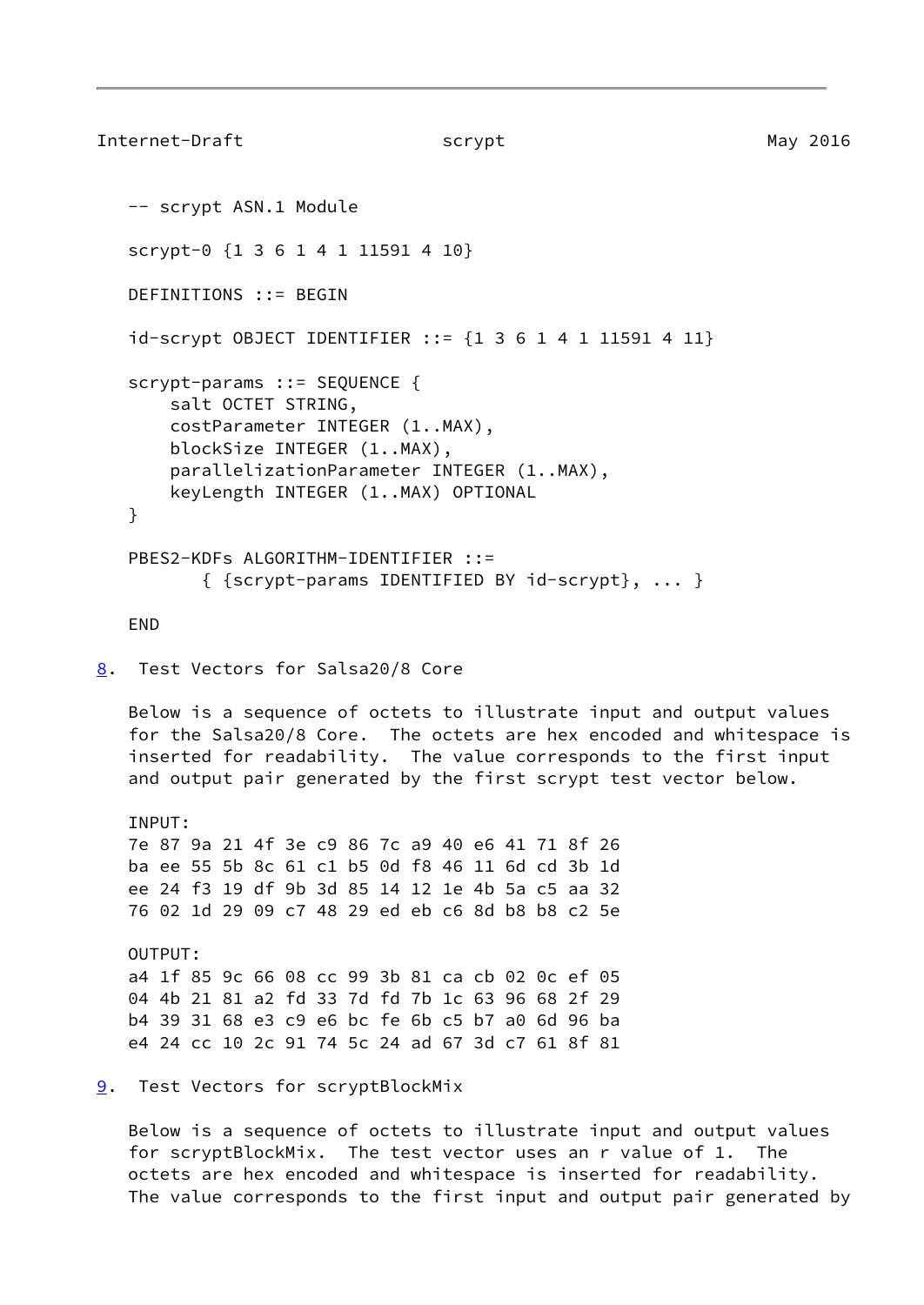the first scrypt test vector below.

<span id="page-10-1"></span>Internet-Draft scrypt scrypt May 2016

### INPUT

| $B[0] = f7$ ce 0b 65 3d 2d 72 a4 10 8c f5 ab e9 12 ff dd   |  |  |  |  |  |  |  |                                                 |  |
|------------------------------------------------------------|--|--|--|--|--|--|--|-------------------------------------------------|--|
|                                                            |  |  |  |  |  |  |  | 77 76 16 db bb 27 a7 0e 82 04 f3 ae 2d 0f 6f ad |  |
|                                                            |  |  |  |  |  |  |  | 89 f6 8f 48 11 d1 e8 7b cc 3b d7 40 0a 9f fd 29 |  |
|                                                            |  |  |  |  |  |  |  | 09 4f 01 84 63 95 74 f3 9a e5 a1 31 52 17 bc d7 |  |
| $B[1] = 894991447213 bb26c25 b54d a86370 fb$               |  |  |  |  |  |  |  |                                                 |  |
|                                                            |  |  |  |  |  |  |  | cd 98 43 80 37 46 66 bb 8f fc b5 bf 40 c2 54 b0 |  |
|                                                            |  |  |  |  |  |  |  | 67 d2 7c 51 ce 4a d5 fe d8 29 c9 0b 50 5a 57 1b |  |
|                                                            |  |  |  |  |  |  |  | 7f 4d 1c ad 6a 52 3c da 77 0e 67 bc ea af 7e 89 |  |
| <b>OUTPUT</b>                                              |  |  |  |  |  |  |  |                                                 |  |
| $B'$ [0] = a4 1f 85 9c 66 08 cc 99 3b 81 ca cb 02 0c ef 05 |  |  |  |  |  |  |  |                                                 |  |
|                                                            |  |  |  |  |  |  |  | 04 4b 21 81 a2 fd 33 7d fd 7b 1c 63 96 68 2f 29 |  |
|                                                            |  |  |  |  |  |  |  | h4 39 31 68 e3 c9 e6 hc fe 6h c5 h7 a0 6d 96 ha |  |

- b4 39 31 68 e3 c9 e6 bc fe 6b c5 b7 a0 6d 96 ba e4 24 cc 10 2c 91 74 5c 24 ad 67 3d c7 61 8f 81
- B'[1] = 20 ed c9 75 32 38 81 a8 05 40 f6 4c 16 2d cd 3c 21 07 7c fe 5f 8d 5f e2 b1 a4 16 8f 95 36 78 b7 7d 3b 3d 80 3b 60 e4 ab 92 09 96 e5 9b 4d 53 b6 5d 2a 22 58 77 d5 ed f5 84 2c b9 f1 4e ef e4 25

<span id="page-10-0"></span>[10.](#page-10-0) Test Vectors for scryptROMix

 Below is a sequence of octets to illustrate input and output values for scryptROMix. The test vector uses an r value of 1 and an N value of 16. The octets are hex encoded and whitespace is inserted for readability. The value corresponds to the first input and output pair generated by the first scrypt test vector below.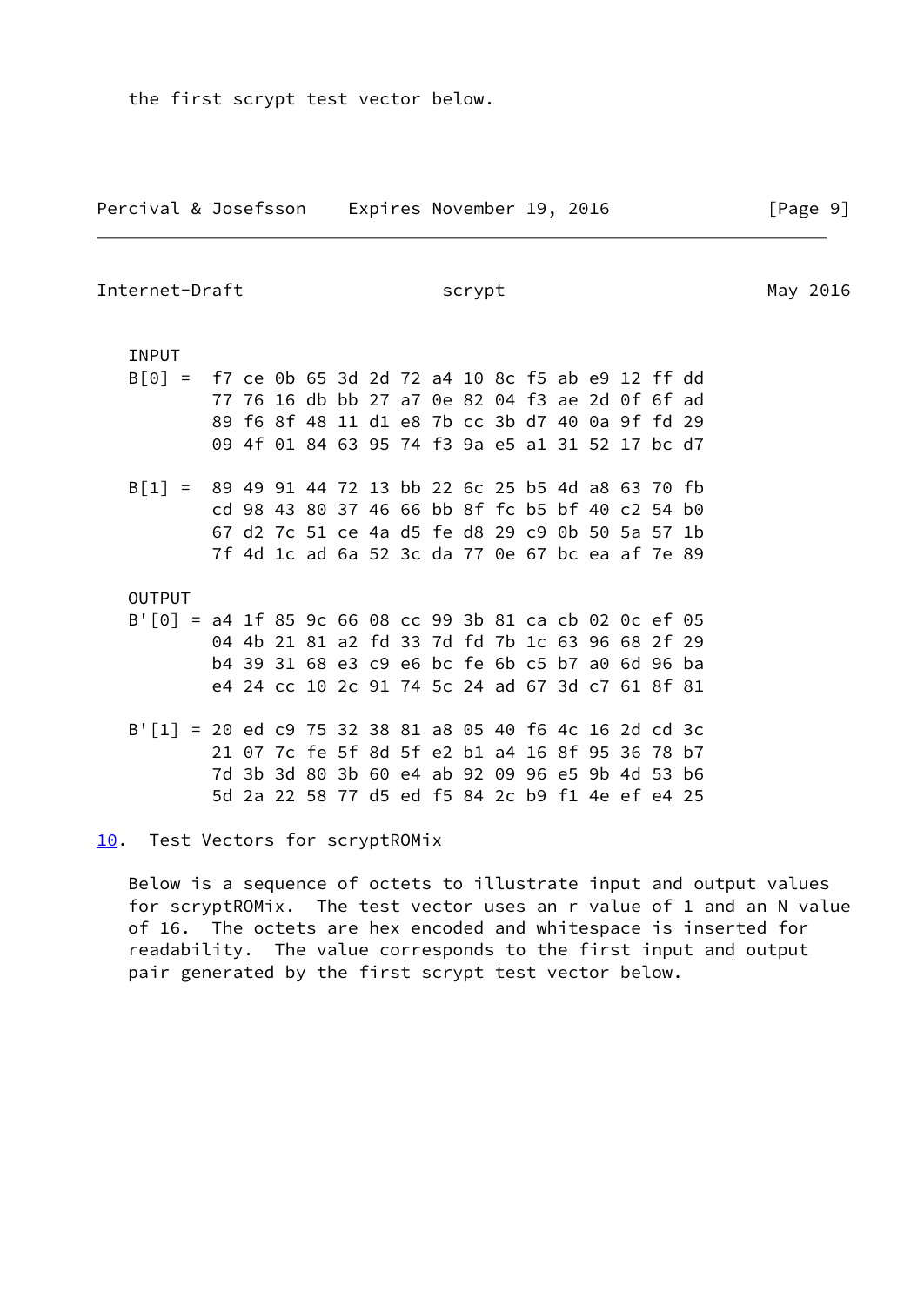| Percival & Josefsson |  | Expires November 19, 2016 |  |  |
|----------------------|--|---------------------------|--|--|
|----------------------|--|---------------------------|--|--|

Internet-Draft scrypt scrypt May 2016 INPUT: B = f7 ce 0b 65 3d 2d 72 a4 10 8c f5 ab e9 12 ff dd 77 76 16 db bb 27 a7 0e 82 04 f3 ae 2d 0f 6f ad 89 f6 8f 48 11 d1 e8 7b cc 3b d7 40 0a 9f fd 29 09 4f 01 84 63 95 74 f3 9a e5 a1 31 52 17 bc d7 89 49 91 44 72 13 bb 22 6c 25 b5 4d a8 63 70 fb cd 98 43 80 37 46 66 bb 8f fc b5 bf 40 c2 54 b0 67 d2 7c 51 ce 4a d5 fe d8 29 c9 0b 50 5a 57 1b 7f 4d 1c ad 6a 52 3c da 77 0e 67 bc ea af 7e 89 OUTPUT: B = 79 cc c1 93 62 9d eb ca 04 7f 0b 70 60 4b f6 b6 2c e3 dd 4a 96 26 e3 55 fa fc 61 98 e6 ea 2b 46 d5 84 13 67 3b 99 b0 29 d6 65 c3 57 60 1f b4 26 a0 b2 f4 bb a2 00 ee 9f 0a 43 d1 9b 57 1a 9c 71 ef 11 42 e6 5d 5a 26 6f dd ca 83 2c e5 9f aa 7c ac 0b 9c f1 be 2b ff ca 30 0d 01 ee 38 76 19 c4 ae 12 fd 44 38 f2 03 a0 e4 e1 c4 7e c3 14 86 1f 4e 90 87 cb 33 39 6a 68 73 e8 f9 d2 53 9a 4b 8e [11.](#page-11-0) Test Vectors for PBKDF2 with HMAC-SHA-256

<span id="page-11-0"></span> Below is a sequence of octets illustring input and output values for PBKDF2-HMAC-SHA-256. The octets are hex encoded and whitespace is inserted for readability. The test vectors below can be used to verify the PBKDF2-HMAC-SHA-256 [\[RFC2898](https://datatracker.ietf.org/doc/pdf/rfc2898)] function. The password and salt strings are passed as sequences of ASCII [[RFC0020](https://datatracker.ietf.org/doc/pdf/rfc0020)] octets.

 PBKDF2-HMAC-SHA-256 (P="passwd", S="salt",  $c=1$ , dkLen=64) = 55 ac 04 6e 56 e3 08 9f ec 16 91 c2 25 44 b6 05 f9 41 85 21 6d de 04 65 e6 8b 9d 57 c2 0d ac bc

5 [Page 10]

<span id="page-11-1"></span>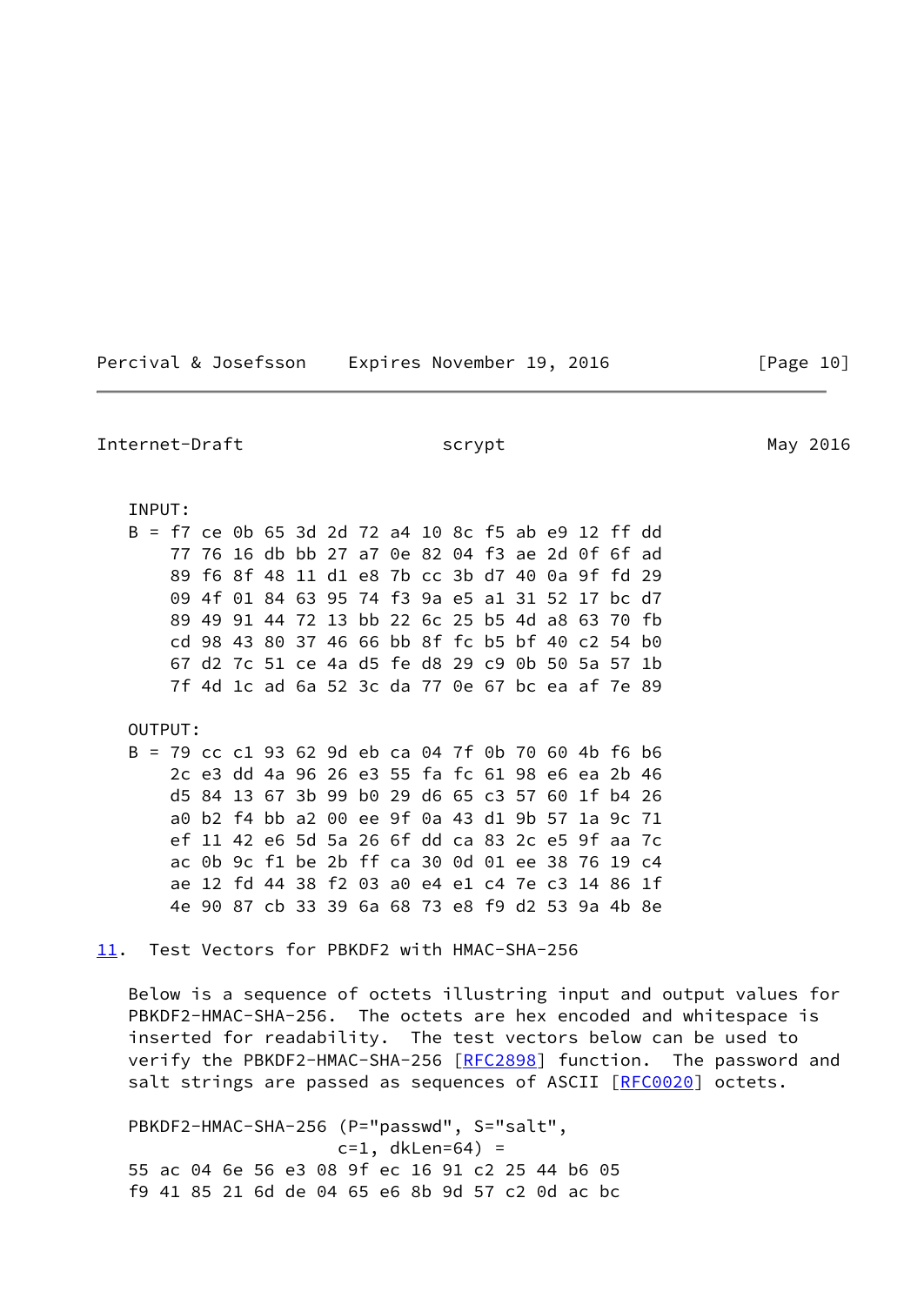49 ca 9c cc f1 79 b6 45 99 16 64 b3 9d 77 ef 31 7c 71 b8 45 b1 e3 0b d5 09 11 20 41 d3 a1 97 83

 PBKDF2-HMAC-SHA-256 (P="Password", S="NaCl", c=80000, dkLen=64) = 4d dc d8 f6 0b 98 be 21 83 0c ee 5e f2 27 01 f9 64 1a 44 18 d0 4c 04 14 ae ff 08 87 6b 34 ab 56 a1 d4 25 a1 22 58 33 54 9a db 84 1b 51 c9 b3 17 6a 27 2b de bb a1 d0 78 47 8f 62 b3 97 f3 3c 8d

<span id="page-12-0"></span>[12.](#page-12-0) Test Vectors for scrypt

 For reference purposes, we provide the following test vectors for scrypt, where the password and salt strings are passed as sequences of ASCII [\[RFC0020](https://datatracker.ietf.org/doc/pdf/rfc0020)] octets.

| Percival & Josefsson | Expires November 19, 2016 |  | [Page 11] |
|----------------------|---------------------------|--|-----------|
|----------------------|---------------------------|--|-----------|

<span id="page-12-1"></span>Internet-Draft scrypt scrypt May 2016

 The parameters to the scrypt function below are, in order, the password P (octet string), the salt S (octet string), the CPU/Memory cost parameter N, the block size parameter r, and the parallelization parameter p, and the output size dkLen. The output is hex encoded and whitespace is inserted for readability.

 scrypt (P="", S="", N=16, r=1, p=1, dklen=64) = 77 d6 57 62 38 65 7b 20 3b 19 ca 42 c1 8a 04 97 f1 6b 48 44 e3 07 4a e8 df df fa 3f ed e2 14 42 fc d0 06 9d ed 09 48 f8 32 6a 75 3a 0f c8 1f 17 e8 d3 e0 fb 2e 0d 36 28 cf 35 e2 0c 38 d1 89 06 scrypt (P="password", S="NaCl", N=1024, r=8, p=16, dkLen=64) = fd ba be 1c 9d 34 72 00 78 56 e7 19 0d 01 e9 fe 7c 6a d7 cb c8 23 78 30 e7 73 76 63 4b 37 31 62 2e af 30 d9 2e 22 a3 88 6f f1 09 27 9d 98 30 da c7 27 af b9 4a 83 ee 6d 83 60 cb df a2 cc 06 40

 scrypt (P="pleaseletmein", S="SodiumChloride", N=16384, r=8, p=1, dkLen=64) = 70 23 bd cb 3a fd 73 48 46 1c 06 cd 81 fd 38 eb fd a8 fb ba 90 4f 8e 3e a9 b5 43 f6 54 5d a1 f2 d5 43 29 55 61 3f 0f cf 62 d4 97 05 24 2a 9a f9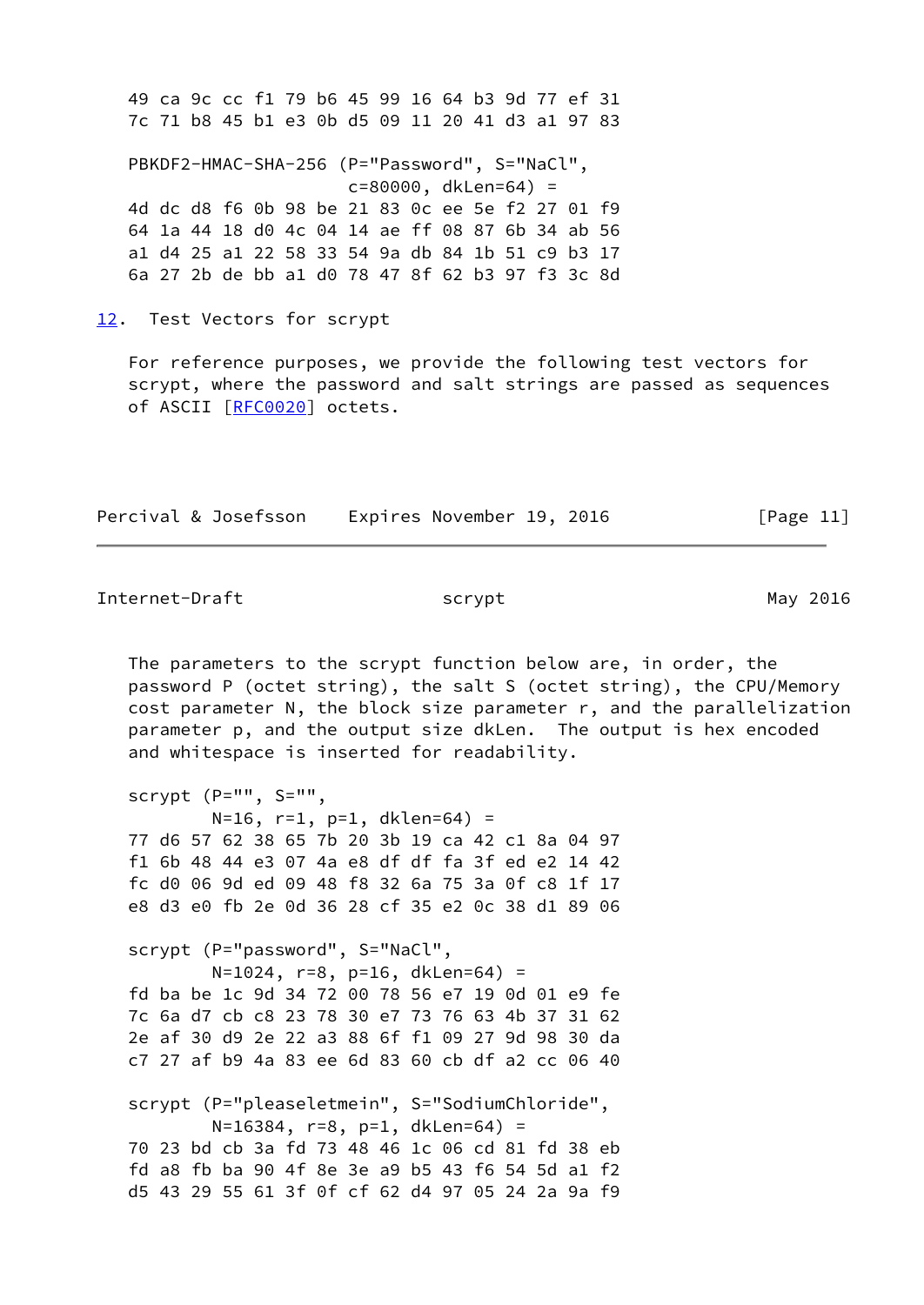e6 1e 85 dc 0d 65 1e 40 df cf 01 7b 45 57 58 87 scrypt (P="pleaseletmein", S="SodiumChloride", N=1048576, r=8, p=1, dkLen=64) = 21 01 cb 9b 6a 51 1a ae ad db be 09 cf 70 f8 81 ec 56 8d 57 4a 2f fd 4d ab e5 ee 98 20 ad aa 47 8e 56 fd 8f 4b a5 d0 9f fa 1c 6d 92 7c 40 f4 c3 37 30 40 49 e8 a9 52 fb cb f4 5c 6f a7 7a 41 a4

<span id="page-13-0"></span>[13.](#page-13-0) Test Vectors for PKCS#8

PKCS#8 [\[RFC5208](https://datatracker.ietf.org/doc/pdf/rfc5208)] and Asymmetric Key Packages [\[RFC5958](https://datatracker.ietf.org/doc/pdf/rfc5958)] encode encrypted private-keys. Using PBES2 with scrypt as the KDF, the following illustrates an example of a PKCS#8 encoded private-key. The password is "Rabbit" (without the quotes) with N=1048576, r=8 and p=1. The salt is "Mouse" and the encryption algorithm used is aes256-CBC. The derived key is: E2 77 EA 2C AC B2 3E DA-FC 03 9D 22 9B 79 DC 13 EC ED B6 01 D9 9B 18 2A-9F ED BA 1E 2B FB 4F 58.

Percival & Josefsson Expires November 19, 2016 [Page 12]

<span id="page-13-2"></span>Internet-Draft scrypt scrypt May 2016

 -----BEGIN ENCRYPTED PRIVATE KEY----- MIHiME0GCSqGSIb3DQEFDTBAMB8GCSsGAQQB2kcECzASBAVNb3VzZQIDEAAAAgEI AgEBMB0GCWCGSAFlAwQBKgQQyYmguHMsOwzGMPoyObk/JgSBkJb47EWd5iAqJlyy +ni5ftd6gZgOPaLQClL7mEZc2KQay0VhjZm/7MbBUNbqOAXNM6OGebXxVp6sHUAL iBGY/Dls7B1TsWeGObE0sS1MXEpuREuloZjcsNVcNXWPlLdZtkSH6uwWzR0PyG/Z +ZXfNodZtd/voKlvLOw5B3opGIFaLkbtLZQwMiGtl42AS89lZg== -----END ENCRYPTED PRIVATE KEY-----

<span id="page-13-1"></span>[14.](#page-13-1) Copying Conditions

 The authors agree to grant third parties the irrevocable right to copy, use and distribute this entire document or any portion of it, with or without modification, in any medium, without royalty, provided that, unless separate permission is granted, redistributed modified works do not contain misleading author, version, name of work, or endorsement information.

<span id="page-13-3"></span>[15.](#page-13-3) Acknowledgements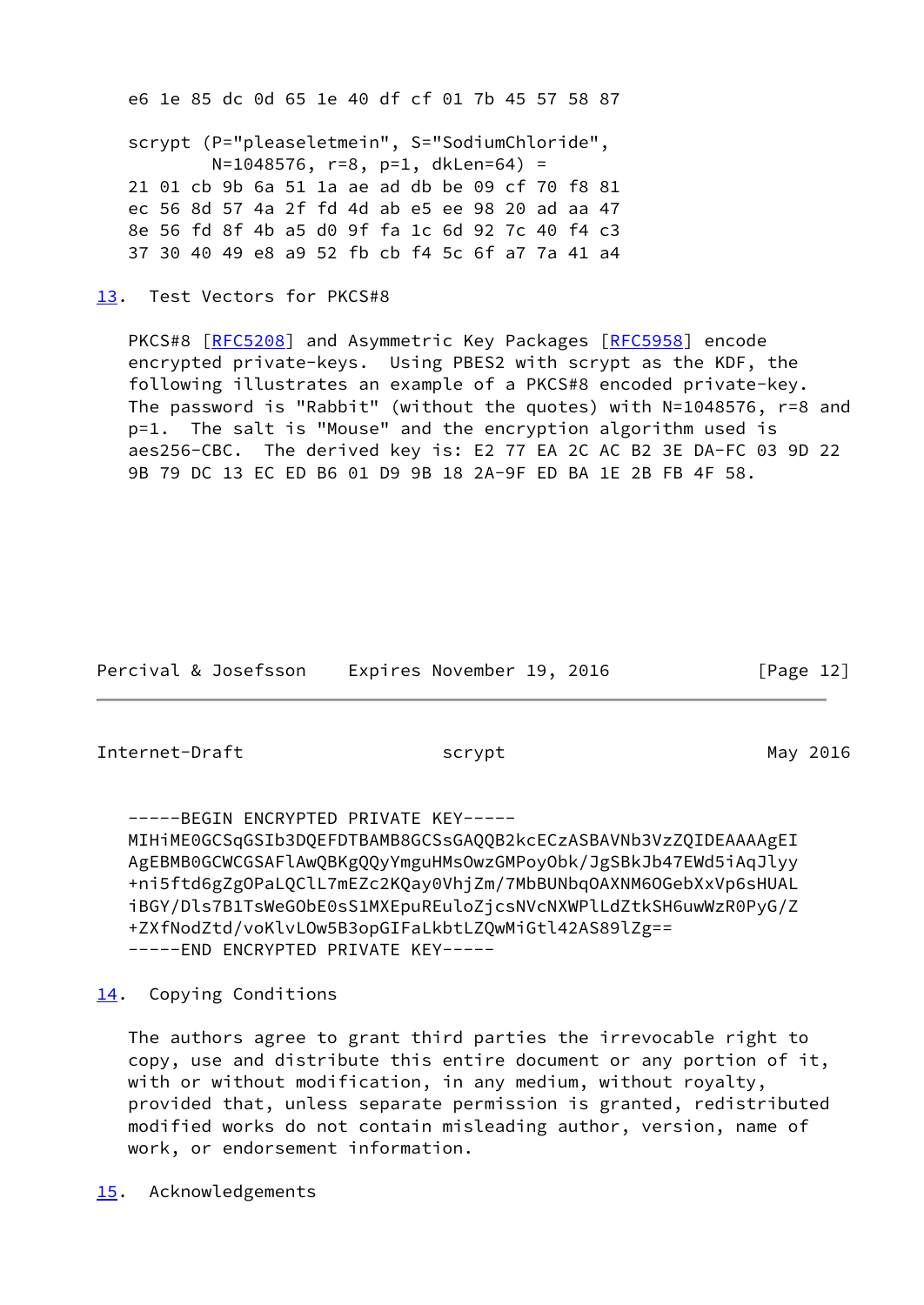Text in this document was borrowed from [\[SCRYPT](#page-16-3)] and [\[RFC2898](https://datatracker.ietf.org/doc/pdf/rfc2898)]. The PKCS#8 test vector was provided by Stephen N. Henson.

 Feedback on this document were received from Dmitry Chestnykh, Alexander Klink, Rob Kendrick, Royce Williams Ted Rolle, Jr., Eitan Adler, Stephen Farrel, Nikos Mavrogiannopoulos, and Paul Kyzivat.

<span id="page-14-0"></span>[16.](#page-14-0) IANA Considerations

None.

<span id="page-14-1"></span>[17.](#page-14-1) Security Considerations

 This document specifies a cryptographic algorithm, and there is always a risk that someone will find a weakness in it. By following the cryptographic research area you may learn of publications relevant to scrypt.

 ROMix has been proven sequential memory-hard under the Random Oracle model for the hash function. The security of scrypt relies on the assumption that BlockMix with Salsa20/8 Core does not exhibit any "shortcuts" which would allow it to be iterated more easily than a random oracle. For other claims about the security properties see [\[SCRYPT](#page-16-3)].

 Passwords and other sensitive data, such as intermediate values, may continue to be stored in memory, core dumps, swap areas, etc, for a long time after the implementation has processed them. This makes attacks on the implementation easier. Thus, implementation should

| Percival & Josefsson | Expires November 19, 2016 | [Page 13] |
|----------------------|---------------------------|-----------|
|----------------------|---------------------------|-----------|

<span id="page-14-2"></span>Internet-Draft scrypt scrypt May 2016

 consider storing sensitive data in protected memory areas. How to achieve this is system dependent.

 By nature and depending on parameters, running the scrypt algorithm may require large amounts of memory. Systems should protect against a denial of service attack resulting from attackers presenting unreasonably large parameters.

 Poor parameter choices can be harmful for security; for example, if you tune the parameters so that memory use is reduced to small amounts that will affect the properties of the algorithm.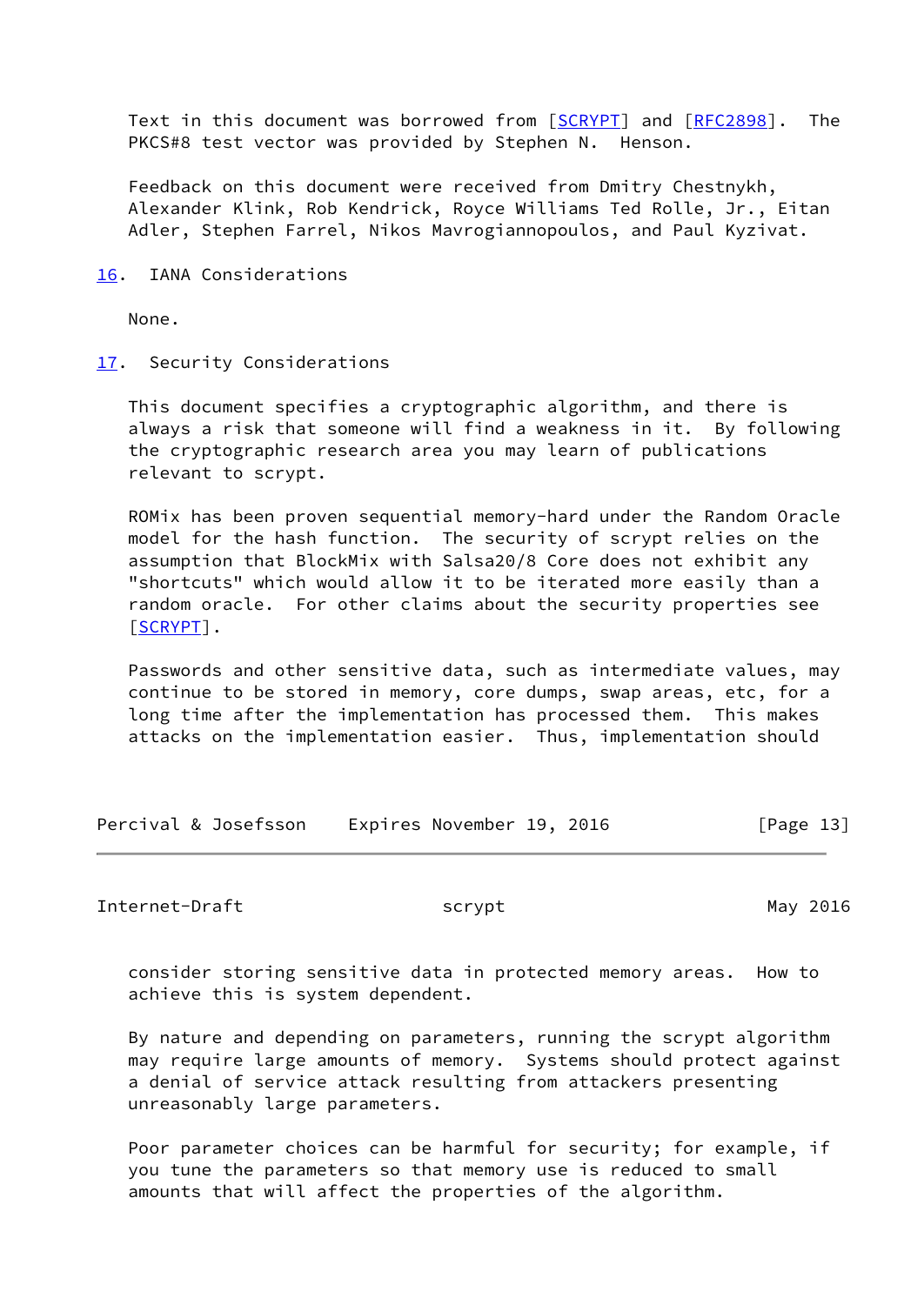### <span id="page-15-0"></span>[18.](#page-15-0) References

- <span id="page-15-1"></span>[18.1](#page-15-1). Normative References
	- [RFC2898] Kaliski, B., "PKCS #5: Password-Based Cryptography Specification Version 2.0", [RFC 2898,](https://datatracker.ietf.org/doc/pdf/rfc2898) DOI 10.17487/RFC2898, September 2000, <<http://www.rfc-editor.org/info/rfc2898>>.
	- [RFC6234] Eastlake 3rd, D. and T. Hansen, "US Secure Hash Algorithms (SHA and SHA-based HMAC and HKDF)", [RFC 6234,](https://datatracker.ietf.org/doc/pdf/rfc6234) DOI 10.17487/RFC6234, May 2011, <<http://www.rfc-editor.org/info/rfc6234>>.

<span id="page-15-2"></span>[18.2](#page-15-2). Informative References

- [RFC0020] Cerf, V., "ASCII format for network interchange", STD 80, [RFC 20](https://datatracker.ietf.org/doc/pdf/rfc20), DOI 10.17487/RFC0020, October 1969, <[http://www.rfc-editor.org/info/rfc20>](http://www.rfc-editor.org/info/rfc20).
- [RFC5208] Kaliski, B., "Public-Key Cryptography Standards (PKCS) #8: Private-Key Information Syntax Specification Version 1.2", [RFC 5208,](https://datatracker.ietf.org/doc/pdf/rfc5208) DOI 10.17487/RFC5208, May 2008, <<http://www.rfc-editor.org/info/rfc5208>>.
- [RFC5958] Turner, S., "Asymmetric Key Packages", [RFC 5958](https://datatracker.ietf.org/doc/pdf/rfc5958), DOI 10.17487/RFC5958, August 2010, <<http://www.rfc-editor.org/info/rfc5958>>.
- [RFC4086] Eastlake 3rd, D., Schiller, J., and S. Crocker, "Randomness Requirements for Security", [BCP 106](https://datatracker.ietf.org/doc/pdf/bcp106), [RFC 4086,](https://datatracker.ietf.org/doc/pdf/rfc4086) DOI 10.17487/RFC4086, June 2005, <<http://www.rfc-editor.org/info/rfc4086>>.

| Percival & Josefsson | Expires November 19, 2016 |  | [Page 14] |
|----------------------|---------------------------|--|-----------|
|----------------------|---------------------------|--|-----------|

<span id="page-15-3"></span>Internet-Draft scrypt scrypt May 2016

<span id="page-15-4"></span>[SALSA20SPEC]

 Bernstein, D., "Salsa20 specification", WWW [http://cr.yp.to/snuffle/spec.pdf,](http://cr.yp.to/snuffle/spec.pdf) April 2005.